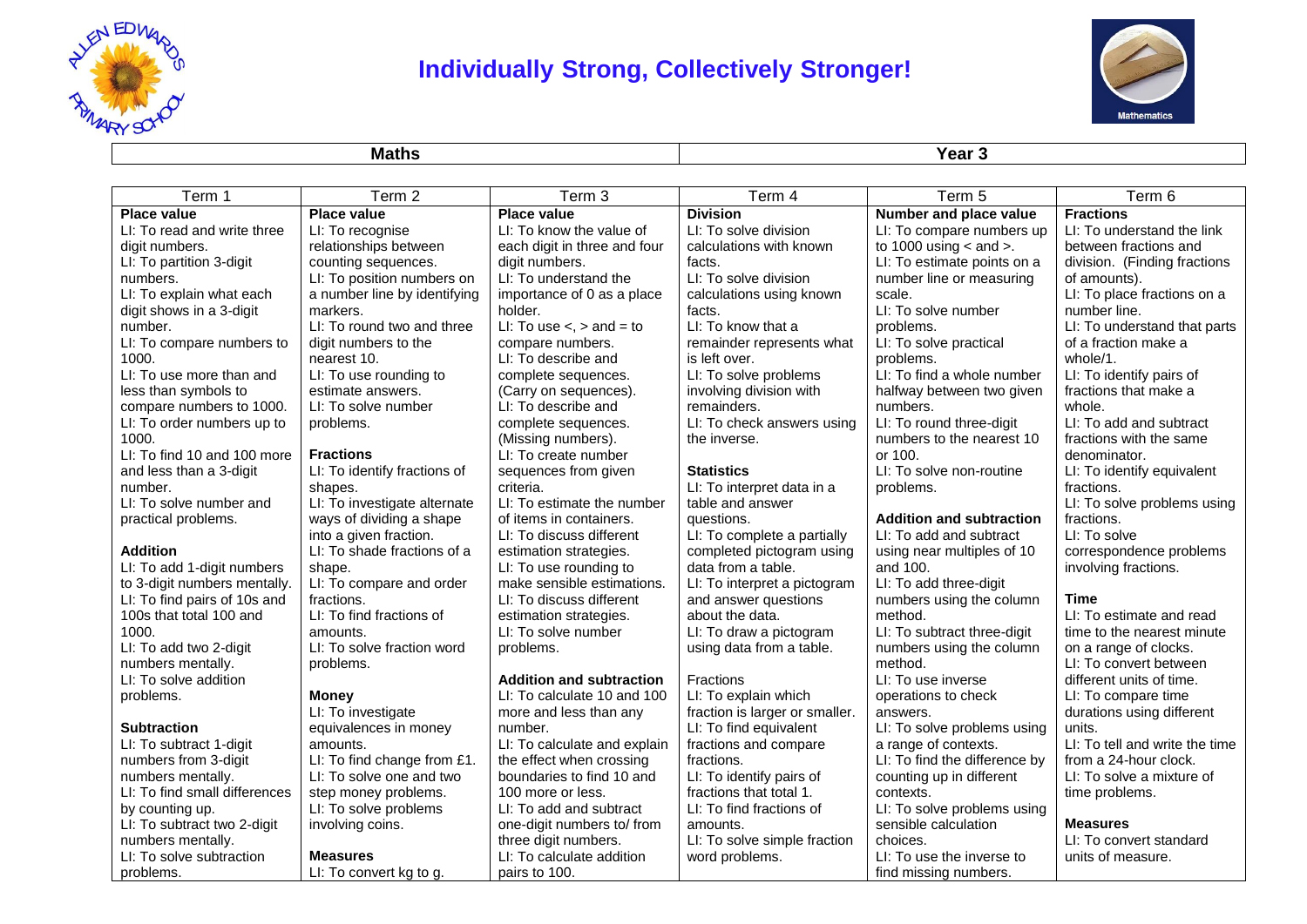

### **Individually Strong, Collectively Stronger!**



LI: To calculate what needs to be added to make the next multiple of 10.

#### **Multiplication and division**

LI: To identify and sort multiples of 2, 5 and 10 under 1000.

LI: To understand multiplication is repeated addition.

LI: To understand that multiplication can be done in any order.

LI: To calculate doubles and halves of a given number.

LI: To solve scaling problems using doubles, halves and times tables. LI: To understand division is sharing and grouping. LI: To consolidate division facts for known times tables. LI: To use partitioning to multiply a 'teens' number by 1-digit. LI: To use partitioning to multiply a 'teens' number by 1-digit. LI: To solve multiplication and division word

#### **Money**

problems.

LI: To secure knowledge of money. LI: To investigate equivalences in money amounts. LI: To find change from £1. LI: To solve one and two step money problems.

estimates using a known marker. LI: To suggest suitable units and measuring equipment to estimate and measure mass. LI: To read scales to the nearest marked division in practical contexts. LI: To solve addition and subtraction measures problems including reading scales. LI: To solve a range of problems involving scaling.

LI: To make sensible

#### **Time**

LI: To answer time questions. LI: To read the time to the nearest 5 minutes on an analogue clock, including Roman numerals. LI: To write the time to the nearest 5 minutes. LI: To identify and use relationships to compare time. LI: To calculate time differences.

#### **Geometry**

LI: To identify right angles in a range of shapes and in the environment. LI: To identify whether an angle is equal to, greater than or less than a right angle. LI: To compare and order a set of angles. LI: To describe the properties of a 2D shape including the size of the angle.

LI: To find a small difference by counting up. LI: To understand the term difference. LI: To add two 2-digit numbers using the expanded method. LI: To add two 3-digit numbers using the expanded method. LI: To subtract two 2-digit numbers using expanded method. LI: To subtract two 3-digit numbers using expanded method. LI: To begin to introduce exchanging. LI: To solve addition and subtraction problems using

#### **Multiplication and division**

money and measures.

LI: To connect the 4 and 8 times tables. LI: To calculate multiplication facts for 4 and 8 times table. LI: To use the inverse relationship between multiplication and division. LI: To calculate multiplication and corresponding division facts. LI: To multiply one-digit numbers by multiples of 10. LI: To multiply two-digit numbers by a single digit using the expanded method. LI: To solve division calculations with known

facts. (Written method)

Measures LI: To estimate and measure length. LI: To convert between mm and cm. LI: To convert between m and cm. LI: To compare mixed units of length. LI: To measure and draw lines accurately to the nearest half cm. LI: To measure the perimeter of simple 2D shapes using a ruler. LI: To calculate the perimeter of simple 2D shapes.

#### **Money**

LI: To find change from £1 using number bonds to 100. LI: To solve problems involving coins.

#### **Measures – time**

LI: To read and write the time to the nearest 5 minutes and 1 minute. LI: To solve simple time problems finding the start time. LI: To solve simple time problems finding the end time. LI: To solve simple time problems finding the difference between times.

#### **Number**

LI: To sort numbers in Venn and Carroll diagrams. LI: To explain why numbers have been placed incorrectly.

### **Multiplication and division**

LI: To use multiplication facts to matching division facts.

LI: To solve scaling problems by doubling or halving. LI: To divide two-digit numbers by a single digit using partitioning. LI: To divide two-digit numbers by a single digit using partitioning. LI: To multiply two-digit numbers by a single digit using partitioning. LI: To solve multiplication and division problems in different contexts. LI: To multiply whole numbers by 10 and 100.

LI: To compare mixed units of capacity. LI: To suggest suitable units and measuring equipment to estimate and measure. LI: To read scales accurately. LI: To solve problems using measure converting between units of measurement.

### **Money**

LI: To use rounding to estimate answers. LI: To find different ways to make the same amount. LI: To solve one step problems. LI: To solve two step problems. LI: To solve problems involving coins.

#### **Geometry**

LI: To identify symmetrical lines in a 2-D shape. LI: To sort 2-D shapes in different ways. LI: To investigate shapes and pairs of lines – parallel and perpendicular. LI: To sort 3D shapes. LI: To construct 3D shapes using construction kits and straws.

#### **Statistics**

LI: To collect sets of data. LI: To identify and explain the similarities and differences between different representations. LI: To solve problems using table, charts or pictograms.